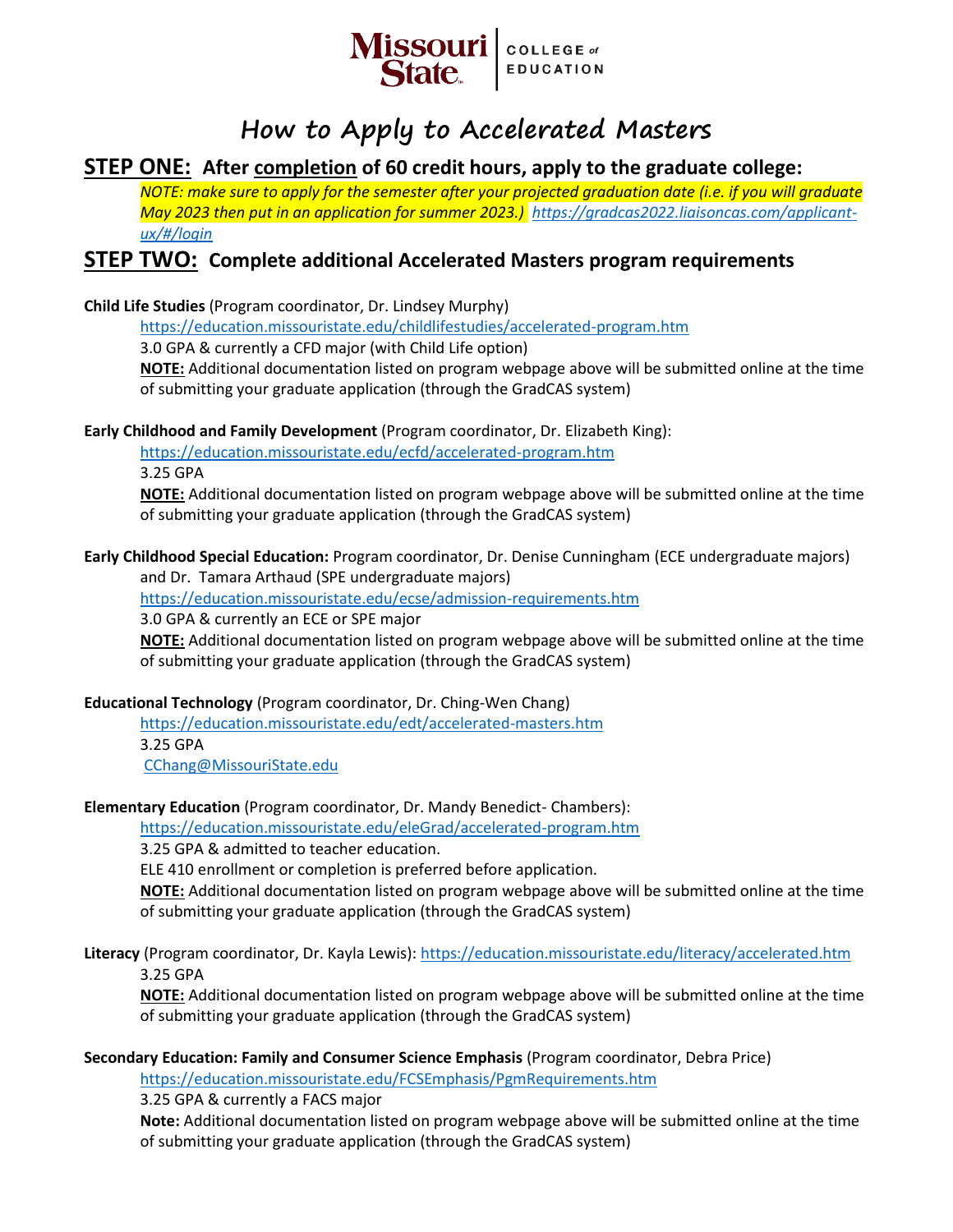**Special Education, Autism Spectrum Disorder emphasis** (Program coordinator, Dr. Linda Garrison-Kane) <http://education.missouristate.edu/sped/graduate/autismemphasis.htm>

3.0 GPA

**NOTE:** Additional documentation listed on website above will be submitted to Lisa Monkres in the Park Central Office Building #134

# **STEP THREE: After acceptance into the accelerated graduate program, complete**

**mixed credit form**: <https://www.missouristate.edu/assets/registrar/NewMixedCreditSeniorPerm.pdf>

a. This form is a fillable PDF (does not work on Firefox). After you fill it out, you can just save and email it. However, if you have a paper copy, you can scan and email it as a PDF using your phone (Suggested app: Genius Scan).

b. Fill out the top portion including all of your undergraduate course codes/number/hours (you do not need to fill in CRNs for undergraduate courses).

- c. Fill in your Mixed Credit course for the next semester. **INCLUDE CRN# for GRADUATE COURSES**. You can find CRNs on the course schedule search.
- d. Sign and Date the bottom of the form.
- e. **Student is to email the form to the Graduate Program Director (listed below)** for approval.
- f. Graduate program director will approve and forward the form to the Department Head of the Undergraduate Major.

g. The Department Head of the Undergraduate Major will approve and forward the form to Phillip Raleigh in the Graduate College for Graduate College approval.

h. Graduate College will forward the form to the Office of the Registrar for processing.

| If your                                 | Then, your graduate          | <b>Contact Information:</b>        |
|-----------------------------------------|------------------------------|------------------------------------|
| <b>Accelerated Master's Program is:</b> | program director is:         |                                    |
| Literacy                                | Dr. Kayla D. Lewis           | Hill Hall 209                      |
|                                         |                              | KaylaLewis@MissouriState.edu       |
| <b>Educational Technology</b>           | Dr. Ching-Wen Chang          | Hill Hall 420                      |
|                                         |                              | CChang@MissouriState.edu           |
|                                         |                              |                                    |
| <b>Early Childhood and Family</b>       | Dr. Elizabeth King           | Hill Hall 307                      |
| <b>Development</b>                      |                              | EKing@MissouriState.edu            |
|                                         |                              |                                    |
| <b>Elementary Education</b>             | Dr. Benedict-Chambers        | Hill Hall 223                      |
|                                         |                              | BenedictChambers@MissouriState.edu |
| <b>Child Life Studies</b>               | Dr. Lindsey Murphy           | Hill Hall                          |
|                                         |                              | LindseyMurphy@MissouriState.edu    |
| <b>Early Childhood Special</b>          | <b>Early Childhood</b>       | Hill Hall 312B                     |
| <b>Education</b>                        | <b>Undergraduate Majors:</b> | DeniseCunningham@MissouriState.edu |
|                                         | Dr. Denise Cunningham        |                                    |
|                                         | <b>Special Education</b>     | PCOB (117 Park Central Square)     |
|                                         | <b>Undergraduate Majors:</b> | TamaraArthaud@MissouriState.edu    |
|                                         | Dr. Tamara Arthaud           |                                    |
| <b>Autism Spectrum Disorder</b>         | Dr. Garrison-Kane            | PCOB (117 Park Central Square)     |
| emphasis                                | But forms need to be         | 134 LMonkres@MissouriState.edu     |
|                                         | sent to: Lisa Monkres        |                                    |
|                                         |                              |                                    |
| <b>Secondary Education: Family and</b>  | Debra Price                  | PCOB 304 (117 Park Central Square) |
| <b>Consumer Science Emphasis</b>        |                              | DebraPrice@MissouriState.edu       |
|                                         |                              |                                    |